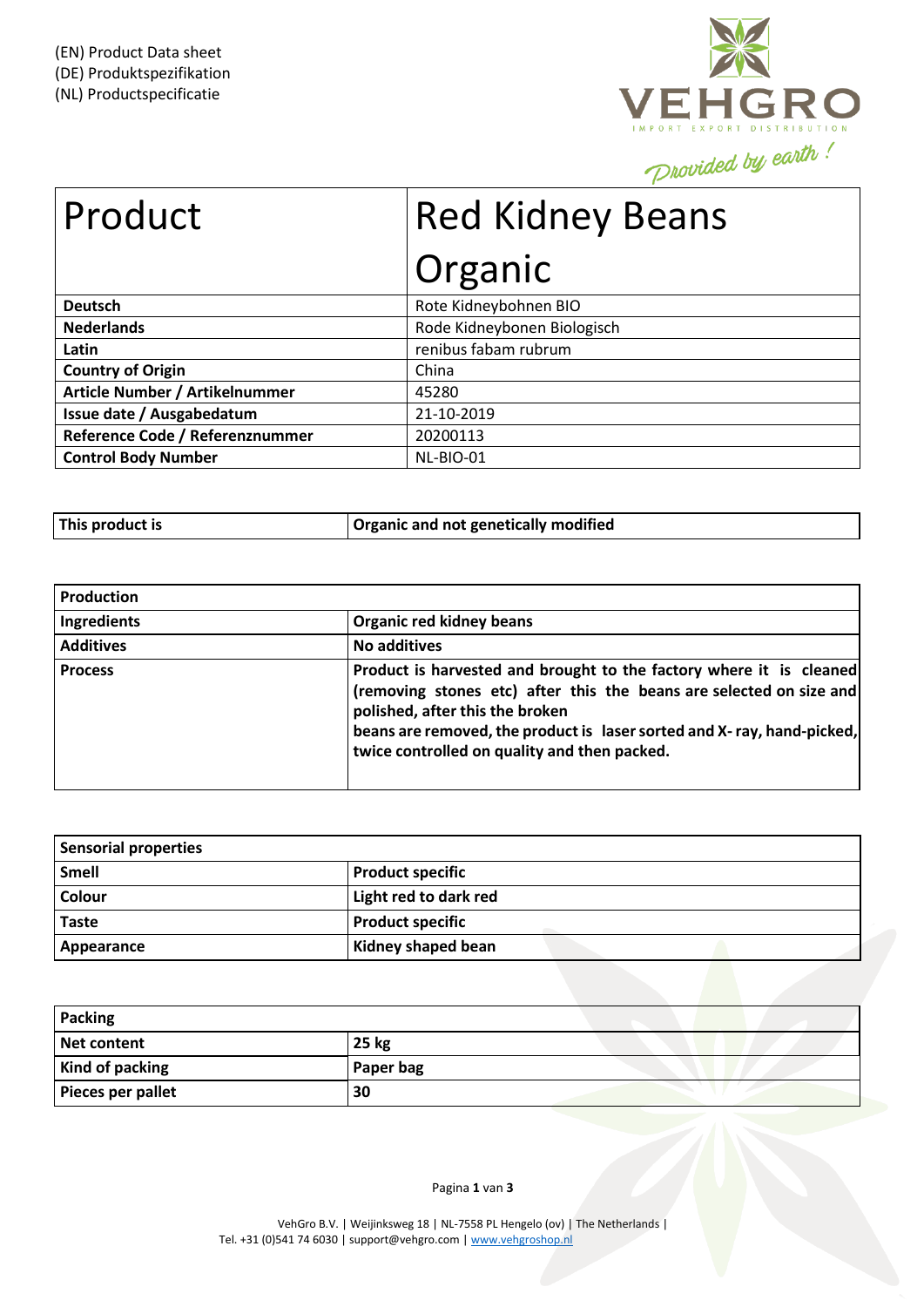

| Shelf life                |                                                      |
|---------------------------|------------------------------------------------------|
| <b>Storage conditions</b> | Under clean conditions and without any foreign smell |
| Minimum shelf life        | <b>18 months</b>                                     |

| Indicative nutritional values (per 100 grams) |                            |                |  |
|-----------------------------------------------|----------------------------|----------------|--|
| <b>Energy</b>                                 | 1334 kJ<br><b>317 kcal</b> |                |  |
| Protein (g)                                   | 24.2                       |                |  |
| Fat $(g)$                                     | 1.5                        | Saturated: 0.2 |  |
| Carbohydrates (g)                             | 40.0                       | Sugars: 1.2    |  |
| Dietary fibre (g)                             | 23.4                       |                |  |
| Salt (g)                                      | 0.03                       |                |  |

| <b>Analytical properties</b> |            |  |
|------------------------------|------------|--|
| Size (pcs/100g)              | 200-230    |  |
| Moisture (%)                 | < 16       |  |
| Purity (%)                   | > 99.9     |  |
| Mouldy (%)                   | < 0.01     |  |
| Rotten (%)                   | < 0.01     |  |
| Pest                         | <b>Non</b> |  |

| <b>Microbiological Properties (indicative)</b> |             |  |
|------------------------------------------------|-------------|--|
| Total Plate Count (cfu/g)                      | < 1.000.000 |  |
| Yeast & Moulds (cfu/g)                         | < 10.000    |  |
| Coliforms (cfu/g)                              | < 100.000   |  |
| E. coli (cfu/g)                                | < 100       |  |
| Salmonella (cfu/25g)                           | Absent      |  |

Pagina **2** van **3**